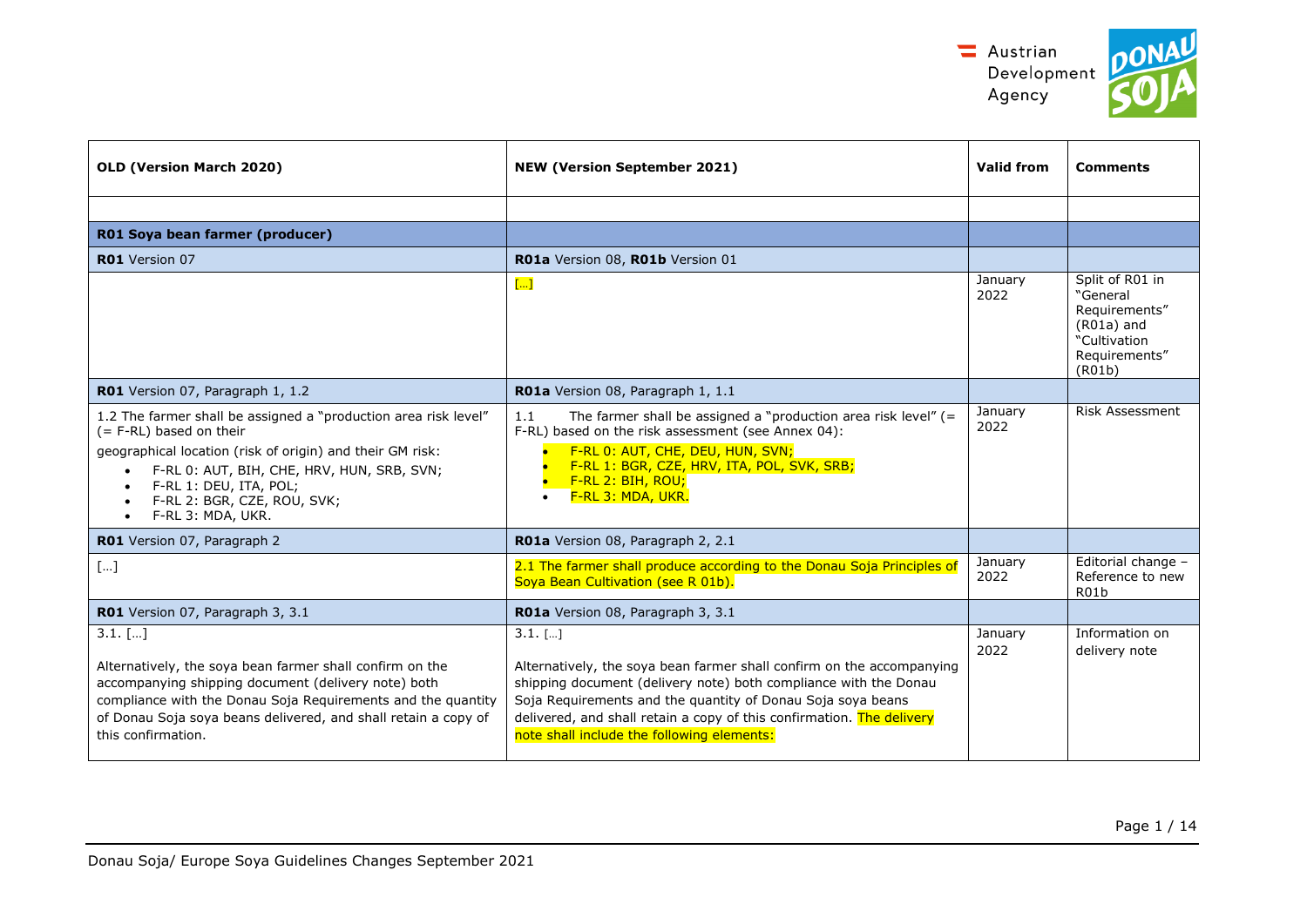



| OLD (Version March 2020)                                                                                                                                                                                                                                                                                                                                                                | <b>NEW (Version September 2021)</b>                                                                                                                                                                                                                                                                                                                                                           | Valid from      | <b>Comments</b>                               |
|-----------------------------------------------------------------------------------------------------------------------------------------------------------------------------------------------------------------------------------------------------------------------------------------------------------------------------------------------------------------------------------------|-----------------------------------------------------------------------------------------------------------------------------------------------------------------------------------------------------------------------------------------------------------------------------------------------------------------------------------------------------------------------------------------------|-----------------|-----------------------------------------------|
|                                                                                                                                                                                                                                                                                                                                                                                         | Compliance Clause: "By signing this, I acknowledge that I<br>have fully read, understood and complied with the Donau<br>Soja Requirements for Farmers as amended."<br>Farmer's signature                                                                                                                                                                                                      |                 |                                               |
| RO1 Version 07, Paragraph 3, 3.3                                                                                                                                                                                                                                                                                                                                                        | RO1a Version 08, Paragraph 3, 3.3                                                                                                                                                                                                                                                                                                                                                             |                 |                                               |
| 3.3 If soya bean farmers, located in a risk level 3 production<br>area (F-RL 3) or in Romania, sell Donau Soja soya beans<br>directly to a trader not acting as an agricultural collector, they<br>need to be certified as an agricultural collector and may only<br>sell Donau Soja soya beans by means of Donau Soja lot<br>certificates (in accordance with paragraph 10.2 in R 02). | If soya bean farmers, located in production areas of risk level<br>3.3<br>2 or 3 (F-RL 2 or F-RL 3), sell Donau Soja soya beans directly to a<br>trader not acting as an agricultural collector, they need to be certified<br>as an agricultural collector and may only sell Donau Soja soya beans<br>by means of Donau Soja lot certificates (in accordance with paragraph<br>10.2 in R 02). | January<br>2022 | Editorial change -<br>Risk Assessment         |
| R01 Version 07, Paragraph 4, 4.1                                                                                                                                                                                                                                                                                                                                                        | R01a Version 08, Paragraph 4, 4.1                                                                                                                                                                                                                                                                                                                                                             |                 |                                               |
| 4.1 If the farmer is located in a risk level 3 production area:<br>The farmer shall notify Donau Soja Organisation by e-mail that<br>they cultivate Donau Soja soya by 30 June of the current<br>harvest year (quality@donausoja.org). Alternatively, the farmer<br>can be registered by their primary collector (also by 30 June of<br>the current harvest year).                      | 4.1<br>If the farmer is located in a production area of risk level 3<br>$(F-RL 3)$ :<br>The farmer shall notify Donau Soja Organisation by e-mail that they<br>cultivate Donau Soja soya by 30 July of the current harvest year<br>(quality@donausoja.org). Alternatively, the farmer can be registered<br>by their primary collector (also by 30 July of the current harvest year).          | January<br>2022 | Registration<br>deadline                      |
| R01 Version 07, Paragraph 5                                                                                                                                                                                                                                                                                                                                                             | R01a Version 08, Paragraph 4, 5.1                                                                                                                                                                                                                                                                                                                                                             |                 |                                               |
|                                                                                                                                                                                                                                                                                                                                                                                         | If the farmer is located in a production area of risk levels 0-2<br>5.1<br>(F-RL 0, F-RL 1 or F-RL 2):<br>The farmer shall either be individually certified or participate in a<br>group certification as set out in paragraph 3 of the "Requirements for<br>Group Certifications". The farmer shall be inspected in accordance with<br>the risk assessment (see Annex 04, paragraph 1).      | January<br>2022 | Group<br>certification soya<br>bean producers |
|                                                                                                                                                                                                                                                                                                                                                                                         |                                                                                                                                                                                                                                                                                                                                                                                               |                 |                                               |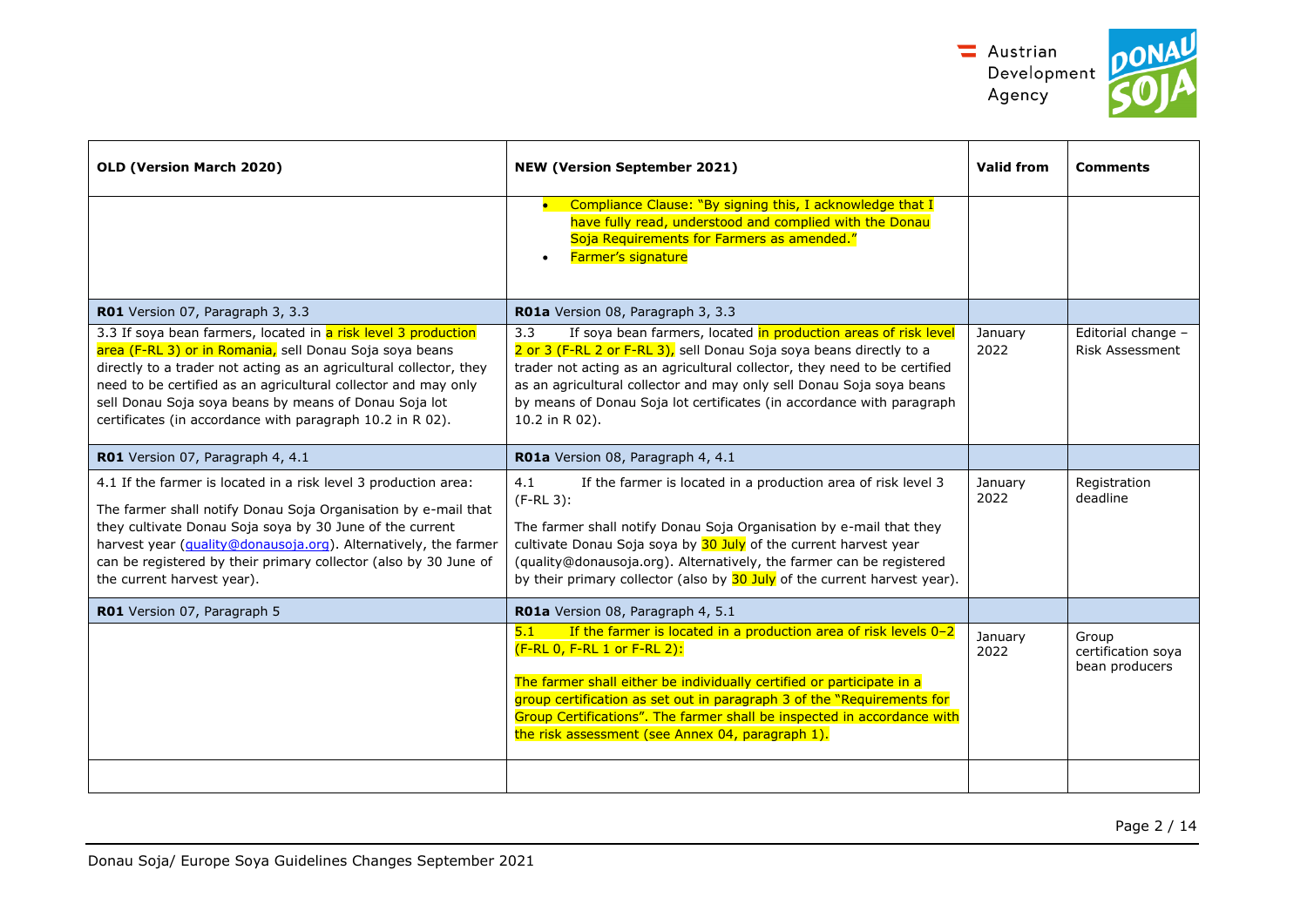



| OLD (Version March 2020)                                                                                                                                                                                                                                                                                                                   | <b>NEW (Version September 2021)</b>                                                                                                                                                                                                                                                                                                                                                                                                            | <b>Valid from</b> | <b>Comments</b>                               |
|--------------------------------------------------------------------------------------------------------------------------------------------------------------------------------------------------------------------------------------------------------------------------------------------------------------------------------------------|------------------------------------------------------------------------------------------------------------------------------------------------------------------------------------------------------------------------------------------------------------------------------------------------------------------------------------------------------------------------------------------------------------------------------------------------|-------------------|-----------------------------------------------|
| <b>R02 Agricultural Collector and Primary Collector</b>                                                                                                                                                                                                                                                                                    |                                                                                                                                                                                                                                                                                                                                                                                                                                                |                   |                                               |
| RO2 Version 08, Paragraph 2                                                                                                                                                                                                                                                                                                                | RO2 Version 09, Paragraph 2, 2.2                                                                                                                                                                                                                                                                                                                                                                                                               |                   |                                               |
|                                                                                                                                                                                                                                                                                                                                            | If the farmer delivering soya beans to the primary collector is<br>$2.2^{\circ}$<br>located in a production area of risk level 0-2 (F-RL0, F-RL1, F-RL2):<br>The primary collector accepts produce either from individually certified<br>Donau Soja soya bean producers or shall establish a group<br>certification including all Donau Soja soya bean producers delivering to<br>the primary collector (see Group certification paragraph 3). | January<br>2022   | Group<br>certification soya<br>bean producers |
| RO2 Version 08, Paragraph 2, 2.2                                                                                                                                                                                                                                                                                                           | RO2 Version 09, Paragraph 2, 2.3                                                                                                                                                                                                                                                                                                                                                                                                               |                   |                                               |
| 2.2 If the farmer delivering soya beans to the collector is<br>located in a country of risk level 3 (F-RL 3):<br>The agricultural collector shall verify that the farmer has<br>registered in due time with Donau Soja Organisation, i.e. by 30<br>June of the respective harvest year (see Requirements R 01,<br>paragraphs 4.1 and 5.1). | 2.3<br>If the farmer delivering soya beans to the primary collector is<br>located in a production area of risk level 3 (F-RL 3):<br>The primary collector shall verify that the farmer has registered in due<br>time with Donau Soja Organisation, i.e. by 30 July of the respective<br>harvest year (see Requirements R 01, paragraphs 4.1 and 5.1).                                                                                          | January<br>2022   | Registration<br>deadline                      |
| RO2 Version 08, Paragraph 2, 2.5                                                                                                                                                                                                                                                                                                           | RO2 Version 09, Paragraph 2, 2.6                                                                                                                                                                                                                                                                                                                                                                                                               |                   |                                               |
| $2.5$ []<br>If the agricultural collector is located in a production area of<br>risk level 0 or 1 (F-RL 0 or F-RL 1) and if the farmer delivering<br>soya beans to this collector is also located in such a production<br>area:                                                                                                            | 2.6<br>$\lceil  \rceil$<br>If the primary collector is located in a production area of GM-risk level<br>1 (GM-RL 1) and if the farmer delivering soya beans to this collector is<br>also located in such a production area:                                                                                                                                                                                                                    | January<br>2022   | Editorial change-<br><b>Risk Assessment</b>   |
| RO2 Version 08, Paragraph 2, 2.5                                                                                                                                                                                                                                                                                                           | RO2 Version 09, Paragraph 2, 2.6                                                                                                                                                                                                                                                                                                                                                                                                               |                   |                                               |
| Please note: Sampling and storage shall be in accordance with<br>the customs of the Vienna Börse für landwirtschaftliche<br>Produkte (exchange for agricultural products).                                                                                                                                                                 | Please note: Sampling and storage shall be in accordance with the<br>customs of the Agricultural Products Exchange in Vienna (Börse für<br>landwirtschaftliche Produkte in Wien) or with the GAFTA Sampling                                                                                                                                                                                                                                    | January<br>2022   | Reference for<br>storage and<br>sampling      |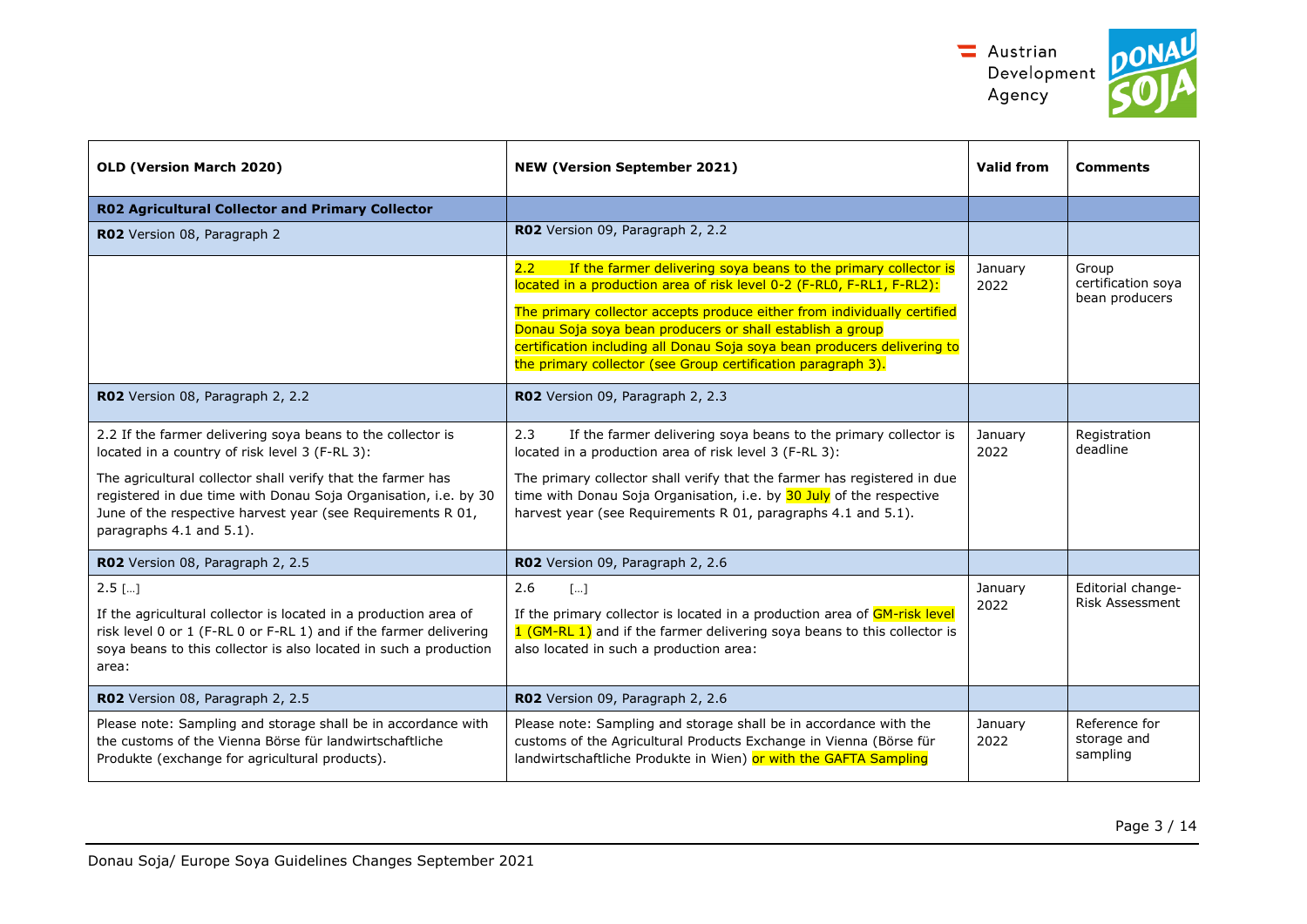

| ١t | ON |  |
|----|----|--|
|    |    |  |

| <b>NEW (Version September 2021)</b>                                                                                                                                                                                                                                                                                                                                                                                      | Valid from      | <b>Comments</b>                                                    |
|--------------------------------------------------------------------------------------------------------------------------------------------------------------------------------------------------------------------------------------------------------------------------------------------------------------------------------------------------------------------------------------------------------------------------|-----------------|--------------------------------------------------------------------|
| Rules No. 124 (chapter 3 "General", chapter 4 "Method of Drawing<br>Samples", chapter 5 "Sample Labels").                                                                                                                                                                                                                                                                                                                |                 | Applicable also<br>for:<br>R02, 5.3, 7.2,<br>7.3.<br>R04, 2.1, 3.2 |
| RO2 Version 09, Paragraph 3, 3.1                                                                                                                                                                                                                                                                                                                                                                                         |                 |                                                                    |
| The agricultural collector/primary collector shall ensure that<br>3.1<br>no mixing of different soya bean qualities occurs. For this purpose, the<br>use of each soya bean lot delivered to the collector shall be<br>documented in the individual transfer and loading cells. The collector<br>shall refer to soya beans certified as "Donau Soja" in internal<br>documentation and ensure correct declaration on site. | January<br>2022 | Editorial change -<br>increase clarity                             |
| RO2 Version 09, Paragraph 3, 3.2                                                                                                                                                                                                                                                                                                                                                                                         |                 |                                                                    |
| 3.2<br>$[]$<br>post-declaration: notification if the primary collector still<br>accepted produce following a main declaration. Post-declarations shall<br>be provided within 30 days after delivery including a justification, for<br>the quantity to be recorded in the Donau Soja system. Post<br>declarations which are made after the defined deadline shall be<br>agreed in advance with Donau Soja Organisation.   | January<br>2022 | Post declaration                                                   |
| RO2 Version 09, Paragraph 7, 7.1                                                                                                                                                                                                                                                                                                                                                                                         |                 |                                                                    |
| 7.1 In-house QM System<br>If the agricultural collector/primary collector is located in a production<br>area of GM- risk level 2 or 3 (GM-RL 2 or GM-RL 3),<br>or<br>If the agricultural collector/primary collector accepts produce from a<br>production area of GM- risk level 2 or 3 (GM-RL 2 or GM-RL 3),<br>or                                                                                                      | January<br>2022 | Editorial change-<br><b>Risk Assessment</b>                        |
| 7.1 If the agricultural collector is located in a production area of                                                                                                                                                                                                                                                                                                                                                     |                 |                                                                    |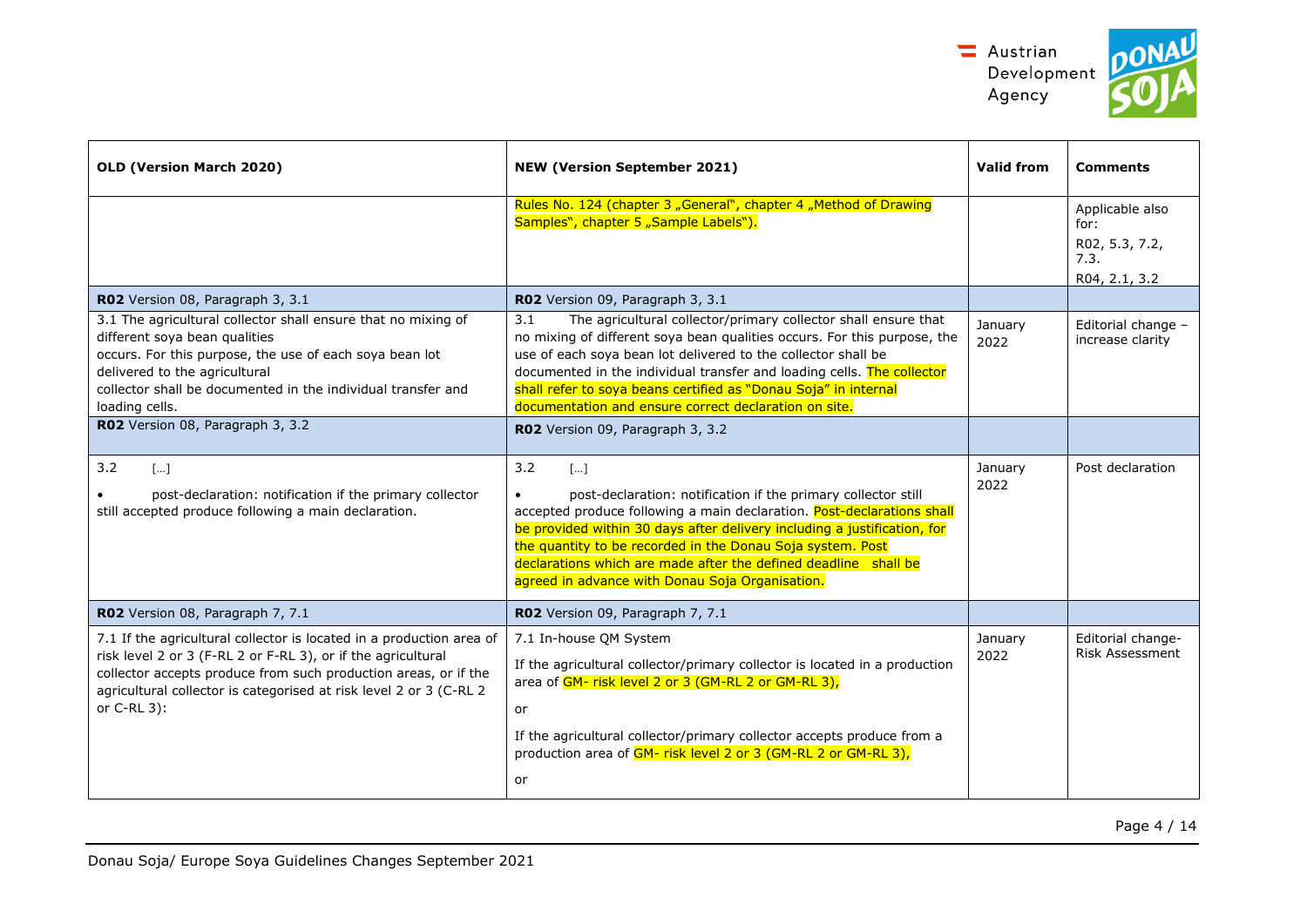

| OLD (Version March 2020)                                                                                                     | <b>NEW (Version September 2021)</b>                                                                                                        | <b>Valid from</b> | <b>Comments</b>                           |
|------------------------------------------------------------------------------------------------------------------------------|--------------------------------------------------------------------------------------------------------------------------------------------|-------------------|-------------------------------------------|
|                                                                                                                              | If the agricultural collector / primary collector is categorised at risk<br>level 2 or 3 (C-RL 2 or C-RL 3):                               |                   |                                           |
| R02 Version 08, Paragraph 7, 7.2                                                                                             | R02 Version 09, Paragraph 7, 7.2                                                                                                           |                   |                                           |
| 7.2 Rapid tests / PCR tests after delivery / in the warehouse:                                                               | 7.2<br>Rapid tests / PCR tests after delivery / in the warehouse:                                                                          | January           | Editorial change-                         |
| If the agricultural collector is located in a production area of<br>risk level 2 (F-RL 2) (Romania excepted),                | If the primary collector is located in a GM risk level 2 (GM-RL2)<br>production area (Romania excepted),                                   | 2022              | <b>Risk Assessment</b>                    |
| or                                                                                                                           | or                                                                                                                                         |                   |                                           |
| if the agricultural collector accepts produce from risk level 2<br>production areas (F-RL 2) (Romania excepted),             | if the primary collector accepts produce from GM risk level 2 (GM-RL2)<br>production areas (Romania excepted),                             |                   |                                           |
| or                                                                                                                           | or                                                                                                                                         |                   |                                           |
| if the agricultural collector is categorised at risk level 2 or 3 (C-<br>RL 2 or C-RL 3):                                    | if the primary collector is categorised at risk level 2 or 3 (C-RL 2 or C-<br>RL 3):                                                       |                   |                                           |
| R02 Version 08, Paragraph 7, 7.3                                                                                             | RO2 Version 09, Paragraph 7, 7.3                                                                                                           |                   |                                           |
| 7.3 Rapid tests / PCR tests on delivery:                                                                                     | 7.3<br>Rapid tests / PCR tests on delivery:                                                                                                | January           | Editorial change-                         |
| If the agricultural collector is located in a production area of<br>risk level 3 (F-RL 3) or in                              | If the primary collector is located in a production area of GM-risk level<br>3 (GM-RL 3) or in Romania                                     | 2022              | <b>Risk Assessment</b><br>Improve clarity |
| Romania                                                                                                                      | or                                                                                                                                         |                   |                                           |
| or                                                                                                                           | if the primary collector accepts produce from GM-risk level 3                                                                              |                   |                                           |
| if the agricultural collector accepts produce from risk level 3<br>production areas (F-RL 3)                                 | production areas (GM-RL 3) or from Romania:<br>$[\ldots]$                                                                                  |                   |                                           |
| or from Romania:                                                                                                             | The collector shall inform their contracted certification body of the                                                                      |                   |                                           |
| $[]$                                                                                                                         | result and, at the same time, send the relevant information (e.g.<br>Declaration of Self-Commitment - Farmers) to this certification body. |                   |                                           |
| The agricultural collector shall inform their contracted<br>certification body of the result and, at the same time, send the |                                                                                                                                            |                   |                                           |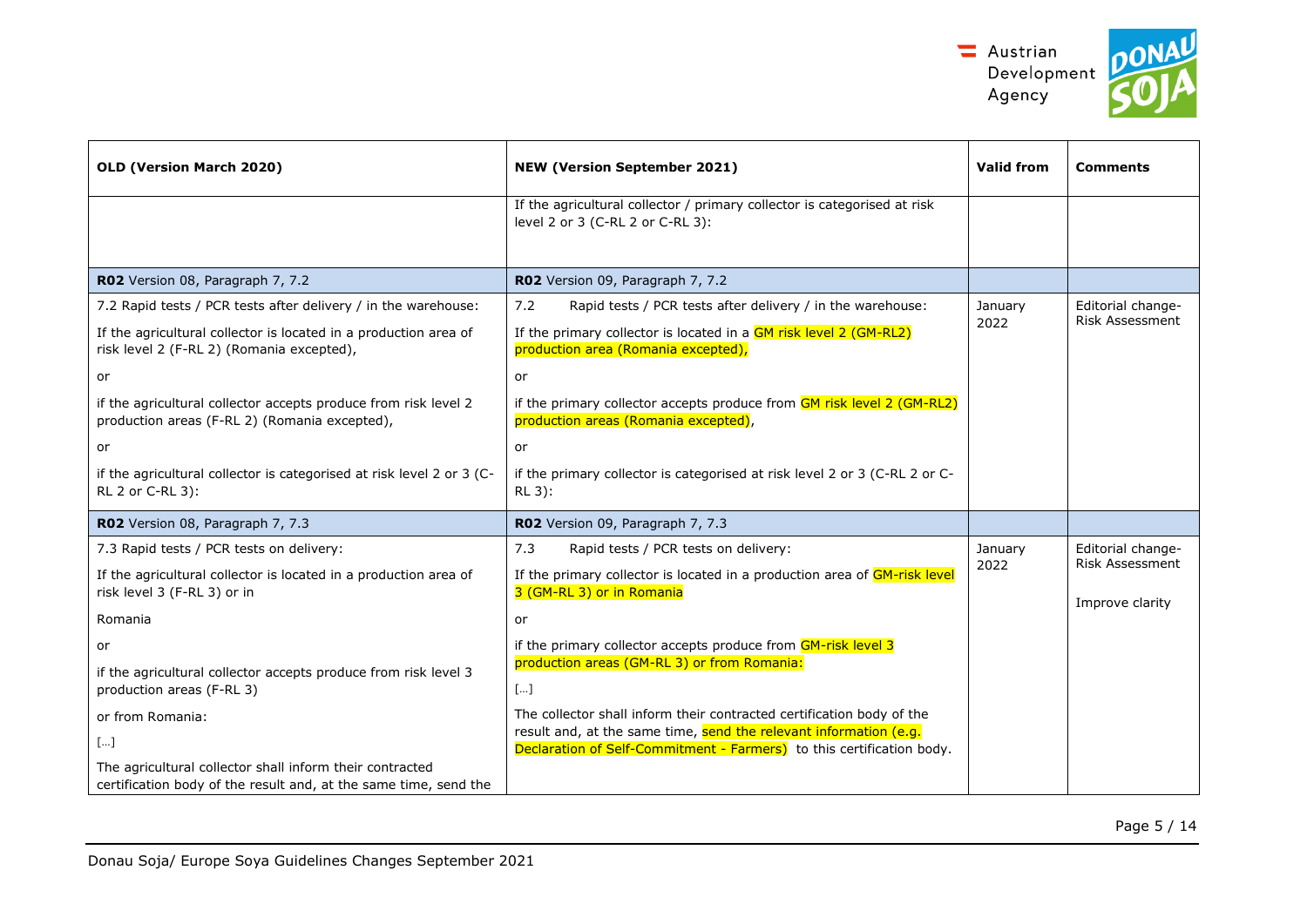

| OLD (Version March 2020)                                                                                                                                                                                                                                                                                                                                                                | <b>NEW (Version September 2021)</b>                                                                                                                                                                                                                                                                                                                                                                                                                                                                                                                                                                         | Valid from      | <b>Comments</b>                                                |
|-----------------------------------------------------------------------------------------------------------------------------------------------------------------------------------------------------------------------------------------------------------------------------------------------------------------------------------------------------------------------------------------|-------------------------------------------------------------------------------------------------------------------------------------------------------------------------------------------------------------------------------------------------------------------------------------------------------------------------------------------------------------------------------------------------------------------------------------------------------------------------------------------------------------------------------------------------------------------------------------------------------------|-----------------|----------------------------------------------------------------|
| relevant lot certificate to this certification body. Afterwards, the<br>agricultural collector shall take the appropriate measures (root<br>cause analysis and/or marketing ban).                                                                                                                                                                                                       | Afterwards, the collector shall take the appropriate measures (root<br>cause analysis and/or marketing ban).                                                                                                                                                                                                                                                                                                                                                                                                                                                                                                |                 |                                                                |
| RO2 Version 08, Paragraph 7, 7.4                                                                                                                                                                                                                                                                                                                                                        | RO2 Version 09, Paragraph 7, 7.4                                                                                                                                                                                                                                                                                                                                                                                                                                                                                                                                                                            |                 |                                                                |
| 7.4<br>If the agricultural collector is located in a production area of<br>risk level 3 (F-RL 3), or if the agricultural collector accepts<br>produce from such a production area, or if the agricultural<br>collector is categorised at risk level 2 or 3 (C-RL 2 or C-RL 3):<br>If possible, the different soya bean qualities shall be separated<br>both physically and technically. | 7.4 Physical and technical separation:<br>If the agricultural collector/primary collector is located in a production<br>area of GM- risk level 3 (GM-RL 3),<br>or<br>if the agricultural collector/primary collector accepts produce from<br>production area of GM-risk level 3 (GM-RL 3),<br>or<br>if the agricultural collector/primary collector is categorised at risk level<br>2 or 3 (C-RL 2 or C-RL 3):<br>The different soya bean qualities shall be separated both physically<br>and technically. If only chronological separation is possible a duly<br>justified explanation shall be available. | January<br>2022 | Editorial change-<br><b>Risk Assessment</b><br>Improve clarity |
| R02 Version 08, Paragraph 8, 8.1                                                                                                                                                                                                                                                                                                                                                        | RO2 Version 09, Paragraph 8, 8.1                                                                                                                                                                                                                                                                                                                                                                                                                                                                                                                                                                            |                 |                                                                |
| 8.1<br>$\lceil  \rceil$<br>Agricultural collectors in Romania, Moldova and the Ukraine<br>need to be initially certified before the (harvested) soya beans<br>are taken into storage.                                                                                                                                                                                                   | 8.1<br>$\lceil  \rceil$<br>Primary collectors in production areas of GM-risk level 2 or 3 (GM-RL<br>2, GM-RL 3) need to be initially certified before the (harvested) soya<br>beans are taken into storage.                                                                                                                                                                                                                                                                                                                                                                                                 | January<br>2022 | Editorial change-<br><b>Risk Assessment</b>                    |
| R02 Version 08, Paragraph 8, 8.3                                                                                                                                                                                                                                                                                                                                                        | RO2 Version 09, Paragraph 8, 8.3                                                                                                                                                                                                                                                                                                                                                                                                                                                                                                                                                                            |                 |                                                                |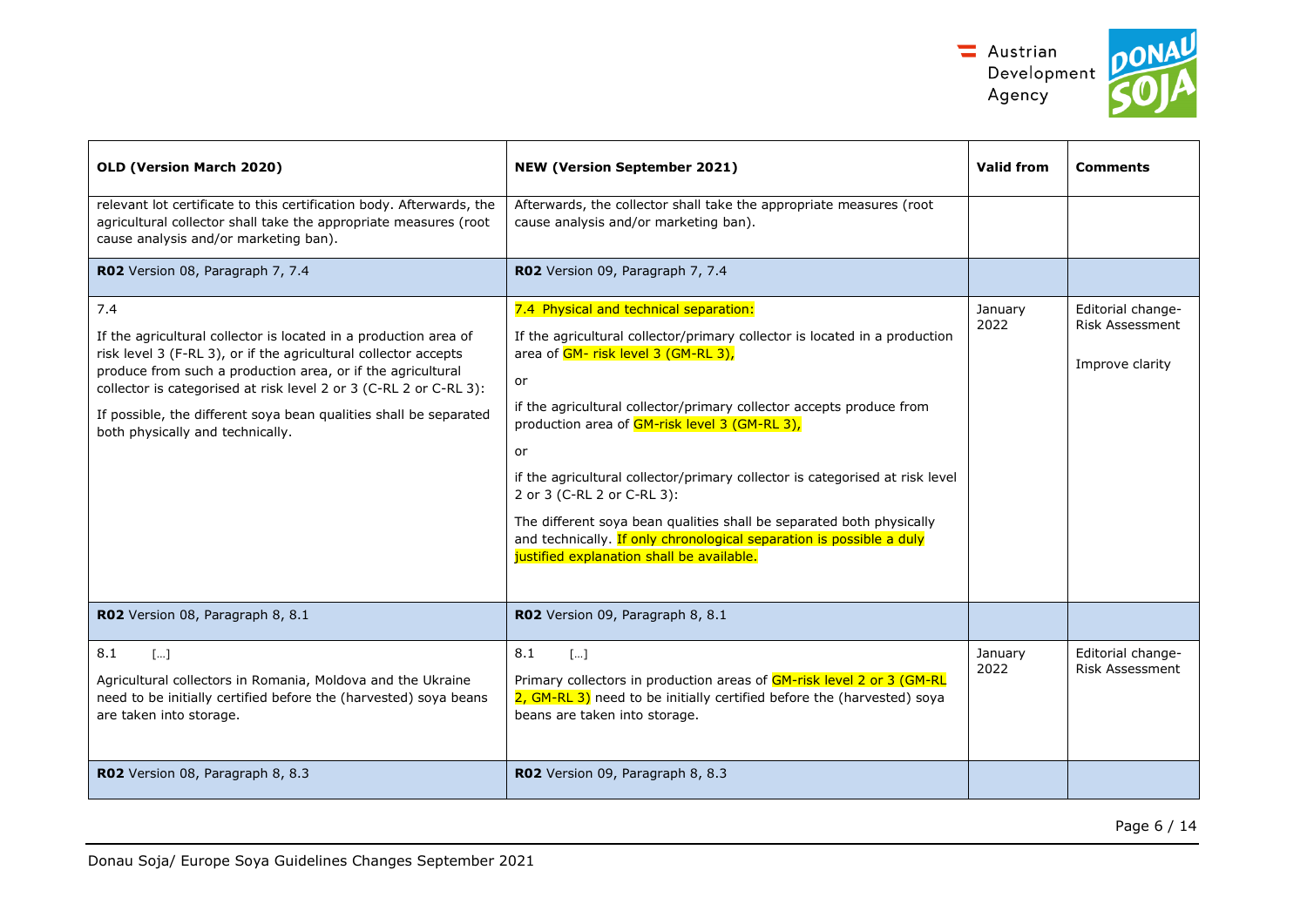



| <b>OLD (Version March 2020)</b>                                                                                                                                                                                                                                                                                                                                                                                                                                                                                                                                                                                                                          | <b>NEW (Version September 2021)</b>                                                                                                                                                                                                                                                                                                                                                                                                                                                                                                                                                                                                              | Valid from      | <b>Comments</b>                      |
|----------------------------------------------------------------------------------------------------------------------------------------------------------------------------------------------------------------------------------------------------------------------------------------------------------------------------------------------------------------------------------------------------------------------------------------------------------------------------------------------------------------------------------------------------------------------------------------------------------------------------------------------------------|--------------------------------------------------------------------------------------------------------------------------------------------------------------------------------------------------------------------------------------------------------------------------------------------------------------------------------------------------------------------------------------------------------------------------------------------------------------------------------------------------------------------------------------------------------------------------------------------------------------------------------------------------|-----------------|--------------------------------------|
| 8.3 If the agricultural collector is located in production areas of<br>risk level 3 (F-RL3):                                                                                                                                                                                                                                                                                                                                                                                                                                                                                                                                                             | If the primary collector is located in production areas with<br>8.3<br>pesticide risk level 2 (PESTICIDE-RL 2):                                                                                                                                                                                                                                                                                                                                                                                                                                                                                                                                  | January<br>2022 | Editorial change-<br>Risk Assessment |
| The directly commissioned certification body shall take a<br>composite sample of the Donau Soja soya from the entire<br>company each year following the harvest and shall submit this<br>sample for a pesticide residue analysis.                                                                                                                                                                                                                                                                                                                                                                                                                        | The directly commissioned certification body shall take a composite<br>sample of the Donau Soja soya from the entire company each year<br>following the harvest and shall submit this sample for a pesticide<br>residue analysis.                                                                                                                                                                                                                                                                                                                                                                                                                |                 |                                      |
| RO2 Version 08, Paragraph 10                                                                                                                                                                                                                                                                                                                                                                                                                                                                                                                                                                                                                             | RO2 Version 09, Paragraph 10                                                                                                                                                                                                                                                                                                                                                                                                                                                                                                                                                                                                                     |                 |                                      |
| $10$ []<br>Soya bean farmers (producers), located in a risk level 3<br>production area (F-RL 3) or in Romania, shall assume the<br>primary collector's function if they sell their Donau Soja harvest<br>directly to a trader. In this case, the soya bean farmer needs to<br>be certified as an agricultural collector and may only sell Donau<br>Soja soya beans by means of Donau Soja lot certificates (see<br>paragraph 10.2).<br>$[\dots]$<br>10.2 Soya bean farmer (producer) acting as a primary collector<br>The following shall apply to soya bean farmers (producers)<br>located in a risk level 3 production area (F-RL 3) or in<br>Romania: | $10$ []<br>Soya bean farmers (producers), located in a production area of risk<br>level 2 or 3 (F-RL 2 or F-RL 3), shall assume the primary collector's<br>function if they sell their Donau Soja harvest directly to a trader. In<br>this case, the soya bean farmer needs to be certified as an primary<br>collector and may only sell Donau Soja soya beans by means of Donau<br>Soja lot certificates (see paragraph 10.2).<br>$[]$<br>Soya bean farmer (producer) acting as a primary collector<br>10.2<br>The following shall apply to soya bean farmers (producers) located in<br>a risk level 2 or 3 production area (F-RL 2 or F-RL 3): | January<br>2022 | Editorial change-<br>Risk Assessment |
| RO2 Version 08, Paragraph 11                                                                                                                                                                                                                                                                                                                                                                                                                                                                                                                                                                                                                             | R02 Version 09, Paragraph 11, 11.2                                                                                                                                                                                                                                                                                                                                                                                                                                                                                                                                                                                                               |                 |                                      |
|                                                                                                                                                                                                                                                                                                                                                                                                                                                                                                                                                                                                                                                          | Primary collectors located in a production area of risk level 0-<br>11.2<br>2 (F-RL 0 or F-RL 1 or F-RL 2) shall be responsible for group<br>certification of the farmers delivering to collector as set out in<br>"Requirements for Group Certifications" paragraph 3.                                                                                                                                                                                                                                                                                                                                                                          | January<br>2022 | Editorial change-<br>references      |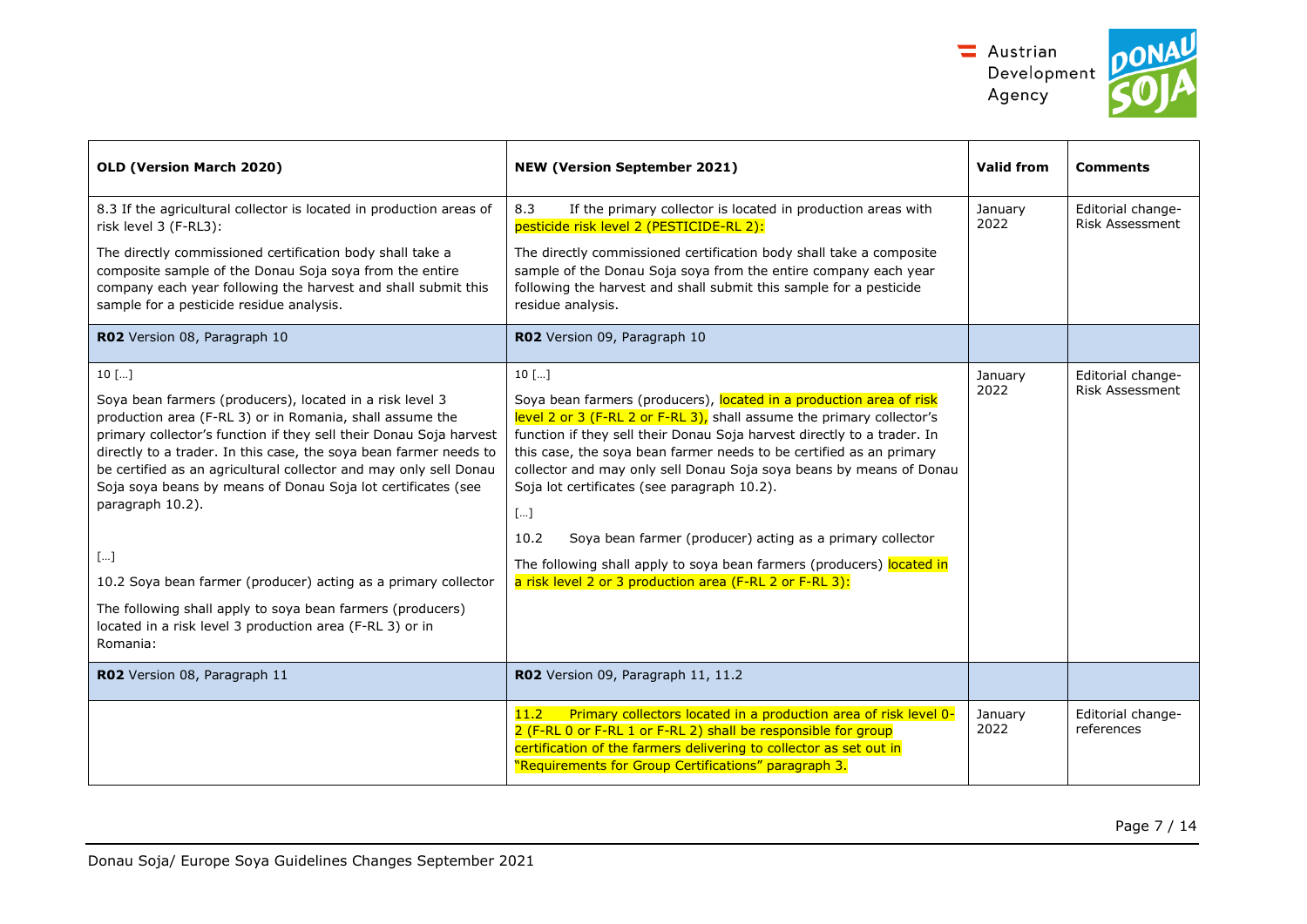

| nt! | $\bullet$ |  |
|-----|-----------|--|
|     |           |  |

| <b>OLD (Version March 2020)</b>                                                                                                                                                                                                                                                                                                                                                                                                                                                                                                                                                                                         | <b>NEW (Version September 2021)</b>                                                                                                                                                                                                                                                                                                                                                                                                                                                                                                                                                                                                                                                                                                                                                       | <b>Valid from</b> | <b>Comments</b>                              |
|-------------------------------------------------------------------------------------------------------------------------------------------------------------------------------------------------------------------------------------------------------------------------------------------------------------------------------------------------------------------------------------------------------------------------------------------------------------------------------------------------------------------------------------------------------------------------------------------------------------------------|-------------------------------------------------------------------------------------------------------------------------------------------------------------------------------------------------------------------------------------------------------------------------------------------------------------------------------------------------------------------------------------------------------------------------------------------------------------------------------------------------------------------------------------------------------------------------------------------------------------------------------------------------------------------------------------------------------------------------------------------------------------------------------------------|-------------------|----------------------------------------------|
|                                                                                                                                                                                                                                                                                                                                                                                                                                                                                                                                                                                                                         |                                                                                                                                                                                                                                                                                                                                                                                                                                                                                                                                                                                                                                                                                                                                                                                           |                   |                                              |
| <b>R03 Sova Trader</b>                                                                                                                                                                                                                                                                                                                                                                                                                                                                                                                                                                                                  |                                                                                                                                                                                                                                                                                                                                                                                                                                                                                                                                                                                                                                                                                                                                                                                           |                   |                                              |
| R03 Version 07, Paragraph 6, 6.3                                                                                                                                                                                                                                                                                                                                                                                                                                                                                                                                                                                        | R03 Version 08, Paragraph 6, 6.3                                                                                                                                                                                                                                                                                                                                                                                                                                                                                                                                                                                                                                                                                                                                                          |                   |                                              |
| 6.3 If a trader exclusively uses one agricultural collector, this<br>trader may commission external inspections (paragraph 8 of R<br>02) as well as the organisation and processing of lot<br>certificates. In this case, the agricultural collector shall not be<br>in possession of a certificate.                                                                                                                                                                                                                                                                                                                    | 6.3<br>If a trader exclusively uses one agricultural collector, this<br>trader may commission external inspections (paragraph 8 of R 02 and<br>paragraph 3 of the Requirements for Group Certifications) as well as<br>the organisation and processing of lot certificates. In this case, the<br>agricultural collector shall not be in possession of a certificate.                                                                                                                                                                                                                                                                                                                                                                                                                      | January<br>2022   | Editorial change-<br>references              |
| R03 Version 07, Paragraph 7, 7.1                                                                                                                                                                                                                                                                                                                                                                                                                                                                                                                                                                                        | R03 Version 08, Paragraph 7, 7.1                                                                                                                                                                                                                                                                                                                                                                                                                                                                                                                                                                                                                                                                                                                                                          |                   |                                              |
| 7.1 If a trader buys Donau Soja soya beans directly from a<br>soya bean farmer (producer) located in a production area of<br>risk level 0, 1 or 2 (F-RL 0, F-RL 1 or F-RL 2) (Romania<br>excepted), without taking these beans into storage, this trader<br>shall be considered a direct purchaser of Donau Soja soya<br>beans                                                                                                                                                                                                                                                                                          | If a trader buys Donau Soja soya beans directly from a soya<br>7.1<br>bean farmer (producer) located in a production area of risk level 0 or<br>1 (F-RL 0 or F-RL 1), without taking these beans into storage, this<br>trader shall be considered a direct purchaser of Donau Soja soya<br>beans.                                                                                                                                                                                                                                                                                                                                                                                                                                                                                         | January<br>2022   | Editorial change -<br><b>Risk Assessment</b> |
| R03 Version 07, Paragraph 7, 7.2                                                                                                                                                                                                                                                                                                                                                                                                                                                                                                                                                                                        | R03 Version 08, Paragraph 7, 7.2                                                                                                                                                                                                                                                                                                                                                                                                                                                                                                                                                                                                                                                                                                                                                          |                   |                                              |
| 7.2 In this case, the trader shall assume the obligations laid<br>down in paragraph 2.1 (obtaining Declarations of Self-<br>Commitment, list of delivering farmers), paragraph 2.3<br>(documentation of soya bean suppliers), paragraph 2.4<br>(plausibility check), paragraph 3.2 (harvest declarations) and<br>paragraph 4 (acquisition of lot certificates) of the Requirements<br>R 02. The obligations laid down in paragraph 2.5 (retained<br>samples), paragraph 3.1 (correct storage) and paragraph 7<br>(quality management) of the Requirements R 02 shall remain<br>with the primary agricultural collector. | 7.2<br>In this case, the trader shall assume the obligations laid down<br>in paragraph 2.1 (accepting produce from farmer and obtaining<br>Declarations of Self-Commitment; list of delivering farmers),<br>paragraph 2.3 (documentation of soya bean suppliers), paragraph 2.4<br>(plausibility check), paragraph 3.2 (harvest declarations) and<br>paragraph 4 (acquisition of lot certificates) and paragraph 11.2.<br>(group certification of farmers) of the Requirements 02, as well as in<br>paragraph 3 of the Requirements for Group Certifications. The<br>obligations laid down in paragraph 2.5 (retained samples), paragraph<br>3.1 (correct storage) and paragraph 7 (quality management) of the<br>Requirements R 02 shall remain with the primary agricultural collector. | January<br>2022   | Editorial change -<br>references             |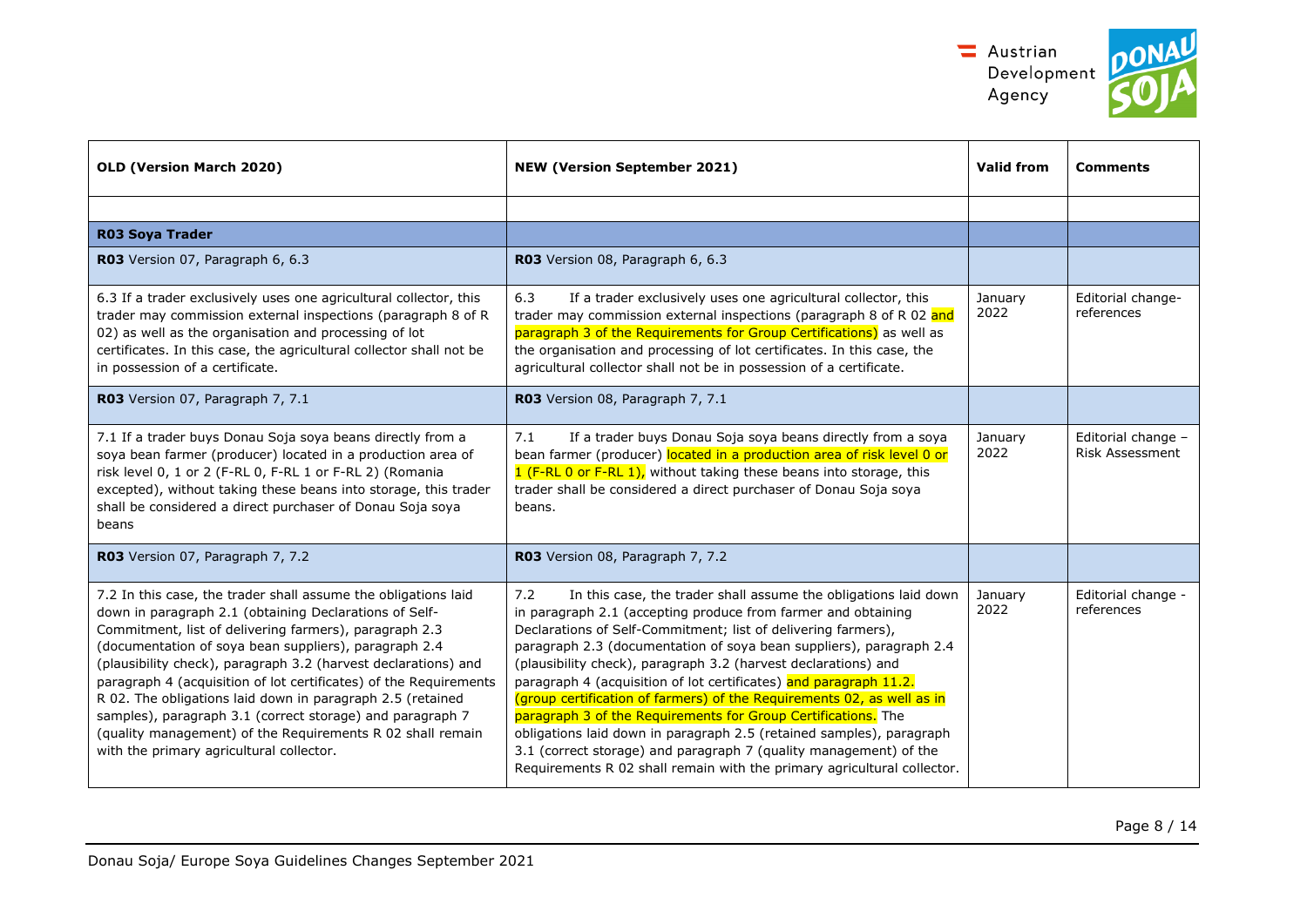

| OLD (Version March 2020)                                                                                                                                                                                                                                                                                                                                                                                                                                                                                                                                                                                                                                                       | <b>NEW (Version September 2021)</b>                                                                                                                                                                                                                                                                                                                                                                                                                                                                                                                                                                                                                                                              | <b>Valid from</b> | <b>Comments</b>                                                 |
|--------------------------------------------------------------------------------------------------------------------------------------------------------------------------------------------------------------------------------------------------------------------------------------------------------------------------------------------------------------------------------------------------------------------------------------------------------------------------------------------------------------------------------------------------------------------------------------------------------------------------------------------------------------------------------|--------------------------------------------------------------------------------------------------------------------------------------------------------------------------------------------------------------------------------------------------------------------------------------------------------------------------------------------------------------------------------------------------------------------------------------------------------------------------------------------------------------------------------------------------------------------------------------------------------------------------------------------------------------------------------------------------|-------------------|-----------------------------------------------------------------|
|                                                                                                                                                                                                                                                                                                                                                                                                                                                                                                                                                                                                                                                                                |                                                                                                                                                                                                                                                                                                                                                                                                                                                                                                                                                                                                                                                                                                  |                   |                                                                 |
| <b>R04 Soya Bean Primary Processor</b>                                                                                                                                                                                                                                                                                                                                                                                                                                                                                                                                                                                                                                         |                                                                                                                                                                                                                                                                                                                                                                                                                                                                                                                                                                                                                                                                                                  |                   |                                                                 |
| R04 Version 11, Paragraph 2, 2.3                                                                                                                                                                                                                                                                                                                                                                                                                                                                                                                                                                                                                                               | R04 Version 12, Paragraph 2, 2.3                                                                                                                                                                                                                                                                                                                                                                                                                                                                                                                                                                                                                                                                 |                   |                                                                 |
| 2.3 Depending on the country of origin, further testing may be<br>required: The following shall apply to Donau Soja soya beans<br>from risk level 2 countries (= FRL 2, cultivation of GM maize is<br>possible): If the unwanted maize content in any soya bean lot<br>exceeds the maximum level of 0.5 %, the corresponding<br>sample shall be additionally analysed for approved GM maize<br>varieties using rapid tests (Roundup Ready and LibertyLink).                                                                                                                                                                                                                    | Depending on the risk assessment (see Annex 04), further<br>2.3<br>testing may be required:<br>The following shall apply to Donau Soja soya beans produced in<br>production areas of GM risk level 2 (GM-RL 2, i.e. the cultivation of GM<br>maize is possible): If the unwanted maize content in any soya bean lot<br>exceeds the maximum level of 0.5 %, the corresponding sample shall<br>be additionally analysed for approved GM maize varieties using rapid<br>tests (Roundup Ready and LibertyLink).                                                                                                                                                                                      | January<br>2022   | Editorial change -<br>Risk assessment                           |
| R04 Version 11, Paragraph 5, 5.3                                                                                                                                                                                                                                                                                                                                                                                                                                                                                                                                                                                                                                               | R04 Version 12, Paragraph 5, 5.3                                                                                                                                                                                                                                                                                                                                                                                                                                                                                                                                                                                                                                                                 |                   |                                                                 |
| 5.3 If the primary processor is an oil mill or a toaster:<br>The primary processor shall, in the field of activity of<br>"production of single feed<br>material" be in possession of a certificate of one of the<br>following QA systems:<br>AMA Pastus $+$ ;<br>$\bullet$<br>QS audit system of the animal feed industry;<br>$GMP +$ :<br>$\bullet$<br>FEMAS (Feed Materials Assurance Scheme);<br>$\bullet$<br>SFPS* (Swiss Feed Production Standard);<br>$\bullet$<br>QSGF Suisse* (quality assurance for cereals/animal<br>$\bullet$<br>feed);<br>EFISC (European Feed Ingredients Safety<br>$\bullet$<br>Certification); or<br>another equivalent programme.<br>$\bullet$ | 5.3<br>If the primary processor is an oil mill or a toaster:<br>The primary processor shall, in the field of activity of "production of<br>single feed material" be in possession of a certificate of one of the<br>following QA systems:<br>AMA Pastus $+$ ;<br>$\bullet$<br>QS audit system of the animal feed industry;<br>$\bullet$<br>$GMP +$<br>$\bullet$<br>FEMAS (Feed Materials Assurance Scheme);<br>$\bullet$<br>SFPS* (Swiss Feed Production Standard);<br>$\bullet$<br>QSGF Suisse* (quality assurance for cereals/animal feed);<br>EFISC (European Feed Ingredients Safety Certification);<br>$\bullet$<br>FCA (Feed Chain Alliance Standard); or<br>another equivalent programme. | January<br>2022   | Quality assurance<br>programmes FCA<br>(Feed Chain<br>Alliance) |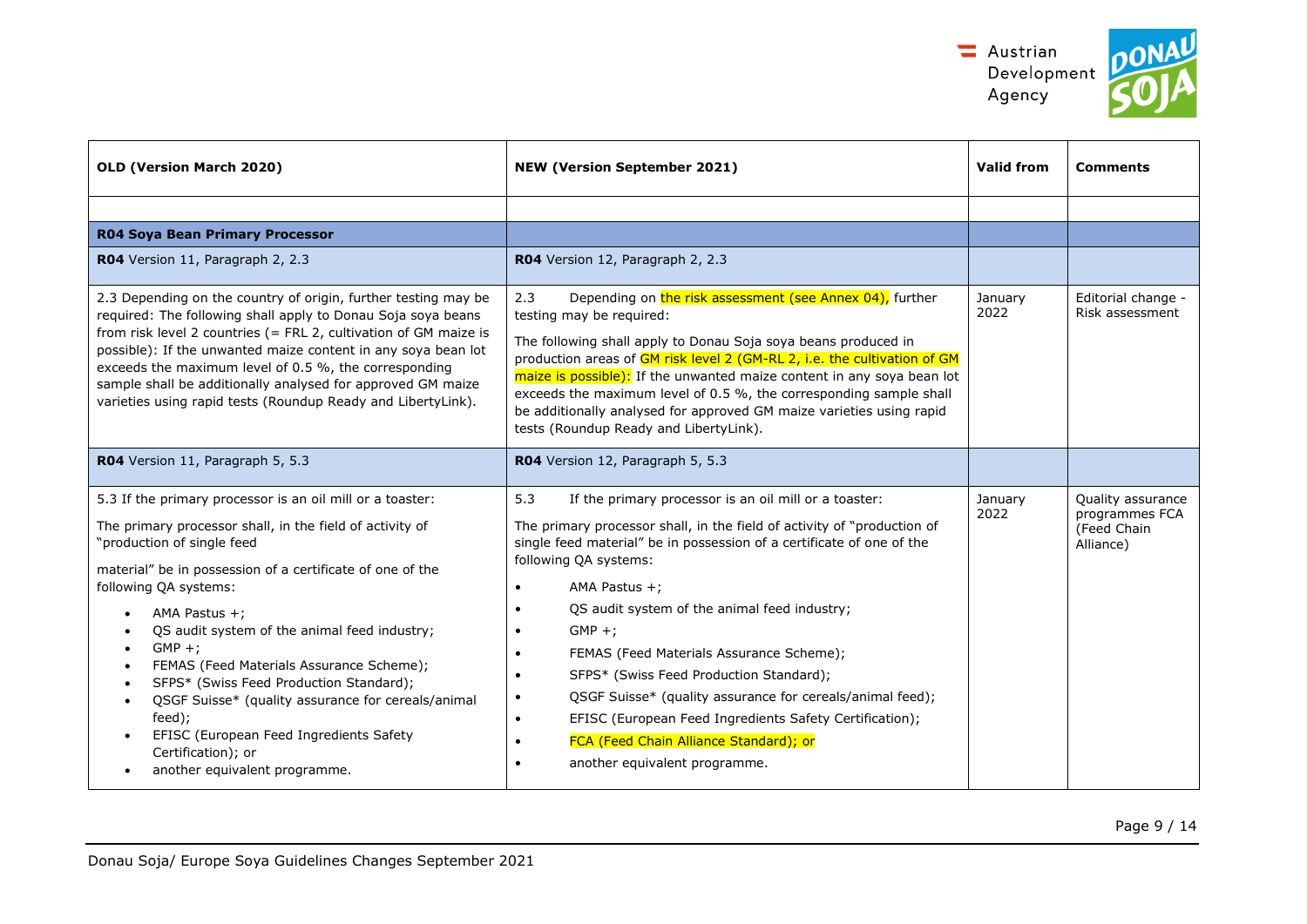



| OLD (Version March 2020)          | <b>NEW (Version September 2021)</b>                                                                                                                                                                                                                                                                                                                                                                                                                                                                                                                                                                                                                                                                                                                                                                                                                                                                                                                                                                                                                                                                                                                                   | <b>Valid from</b> | <b>Comments</b>                                                                 |
|-----------------------------------|-----------------------------------------------------------------------------------------------------------------------------------------------------------------------------------------------------------------------------------------------------------------------------------------------------------------------------------------------------------------------------------------------------------------------------------------------------------------------------------------------------------------------------------------------------------------------------------------------------------------------------------------------------------------------------------------------------------------------------------------------------------------------------------------------------------------------------------------------------------------------------------------------------------------------------------------------------------------------------------------------------------------------------------------------------------------------------------------------------------------------------------------------------------------------|-------------------|---------------------------------------------------------------------------------|
| R04 Version 11, Paragraph 8, 8.2  | R04 Version 12, Paragraph 8, 8.2                                                                                                                                                                                                                                                                                                                                                                                                                                                                                                                                                                                                                                                                                                                                                                                                                                                                                                                                                                                                                                                                                                                                      |                   |                                                                                 |
|                                   | <sup>1</sup> PCR tests may only be conducted for soya beans or protein-containing<br>soya products. Soya bean oil is not relevant for PCR analysis.                                                                                                                                                                                                                                                                                                                                                                                                                                                                                                                                                                                                                                                                                                                                                                                                                                                                                                                                                                                                                   | January<br>2022   | PCR tests                                                                       |
| R04 Version 11, Paragraph 11      | R04 Version 12, Paragraph 11                                                                                                                                                                                                                                                                                                                                                                                                                                                                                                                                                                                                                                                                                                                                                                                                                                                                                                                                                                                                                                                                                                                                          |                   |                                                                                 |
|                                   | Transfer/imposition of responsibilities of a primary collector to/on a<br>primary processor<br>If a primary processor exclusively buys Donau Soja soya<br>11.4<br>beans from one primary collector, they may assume specific, precisely<br>defined obligations of this collector.<br>Particularly, the responsibility for buying produce in<br>11.5<br>compliance with the Donau Soja requirements (with Declarations of<br>Self-Commitment - Farmers [Soya Bean Producers] and a plausibility<br>check), checking of incoming produce (including retained samples),<br>handling the quality management on site (paragraph 7 of R 02), as<br>well as taking and storing retained samples in the outgoing produce<br>department (paragraph 5.3 of R 02) shall not be transferable.<br>If a primary processor exclusively uses one primary collector,<br>11.6<br>this primary processor may commission external inspections<br>(paragraph 8 of R 02 and paragraph 3 of the Requirements for Group<br>Certifications) as well as the organisation and processing of lot<br>certificates. In this case, the primary collector shall not receive their<br>own certificate. | January<br>2022   | Transfer of<br>responsibilities<br>primary collector<br>to primary<br>processor |
| <b>R05 Compound Feed Producer</b> |                                                                                                                                                                                                                                                                                                                                                                                                                                                                                                                                                                                                                                                                                                                                                                                                                                                                                                                                                                                                                                                                                                                                                                       |                   |                                                                                 |
| R05 Version 06, Paragraph 9, 9.1  | RO5 Version 07, Paragraph 9, 9.1                                                                                                                                                                                                                                                                                                                                                                                                                                                                                                                                                                                                                                                                                                                                                                                                                                                                                                                                                                                                                                                                                                                                      |                   |                                                                                 |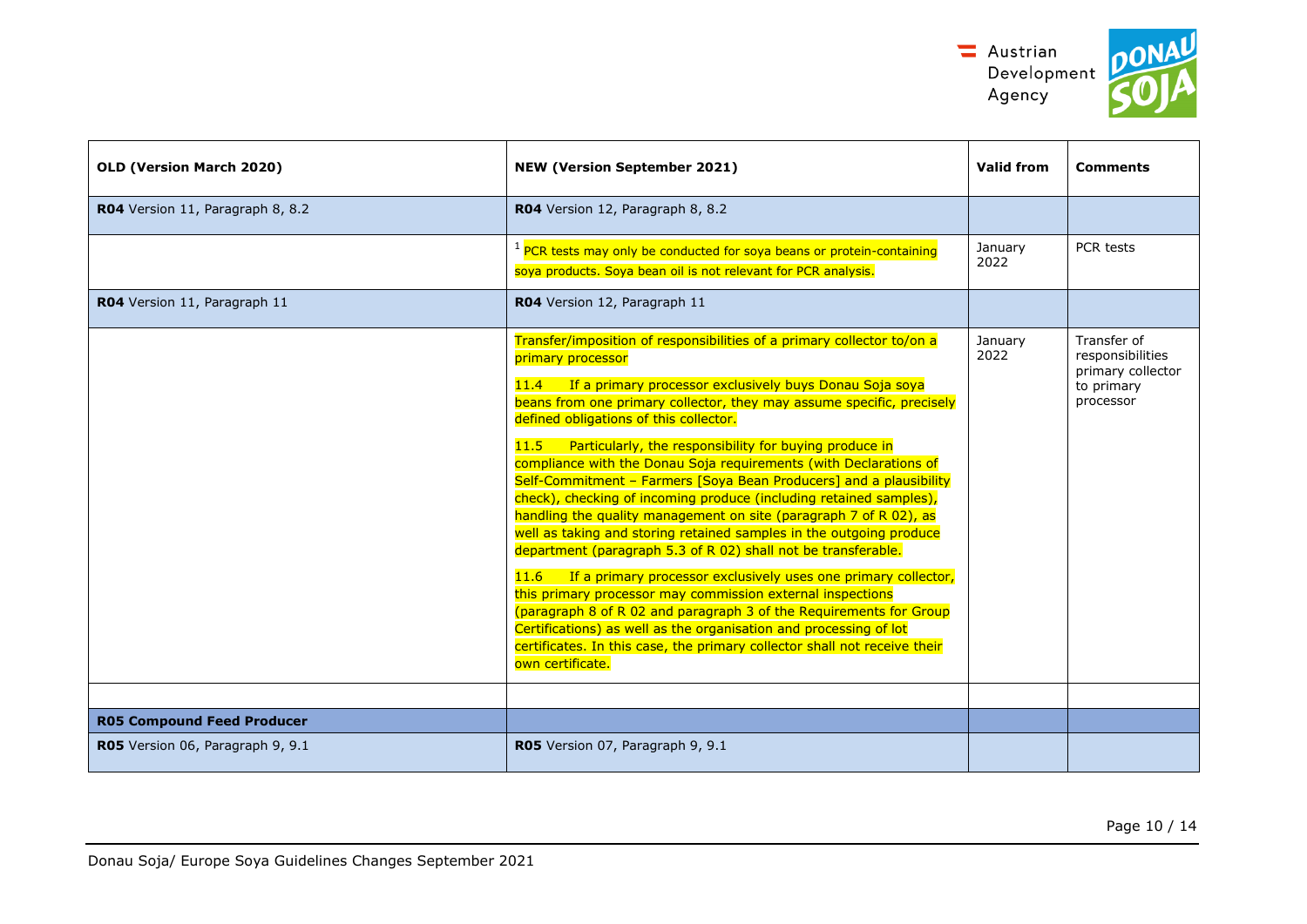



| OLD (Version March 2020)                                                                                                                                                                                                                                                                                                                                                                                                                                                                                                                                                                                                                                                   | <b>NEW (Version September 2021)</b>                                                                                                                                                                                                                                                                                                                                                                                                                                                                                                                                                                                                                                                                         | <b>Valid from</b> | <b>Comments</b>                                                 |
|----------------------------------------------------------------------------------------------------------------------------------------------------------------------------------------------------------------------------------------------------------------------------------------------------------------------------------------------------------------------------------------------------------------------------------------------------------------------------------------------------------------------------------------------------------------------------------------------------------------------------------------------------------------------------|-------------------------------------------------------------------------------------------------------------------------------------------------------------------------------------------------------------------------------------------------------------------------------------------------------------------------------------------------------------------------------------------------------------------------------------------------------------------------------------------------------------------------------------------------------------------------------------------------------------------------------------------------------------------------------------------------------------|-------------------|-----------------------------------------------------------------|
| 9.1 For reasons of general quality assurance, all compound<br>feed producers shall, in the<br>field of activity of "production of compound feed material" be<br>obliged to participate in<br>one of the following quality assurance programmes:<br>AMA Pastus $+$ ;<br>QS audit system of the animal feed industry;<br>$GMP +$<br>FEMAS (Feed Materials Assurance Scheme);<br>$\bullet$<br>SFPS* (Swiss Feed Production Standard);<br>QSGF Suisse* (quality assurance for cereals/animal<br>$\bullet$<br>feed);<br>UFAS* (Universal Feed Assurance Scheme);<br>EFISC (European Feed Ingredients Safety<br>$\bullet$<br>Certification); or<br>another equivalent programme. | For reasons of general quality assurance, all<br>9.1<br>compound feed producers shall, in the field of activity of "production<br>of compound feed material" be obliged to participate in one of the<br>following quality assurance programmes:<br>AMA Pastus $+$ :<br>$\bullet$<br>QS audit system of the animal feed industry;<br>$GMP +$<br>FEMAS (Feed Materials Assurance Scheme);<br>SFPS* (Swiss Feed Production Standard);<br>QSGF Suisse* (quality assurance for cereals/animal feed);<br>$\bullet$<br>UFAS* (Universal Feed Assurance Scheme);<br>$\bullet$<br>EFISC (European Feed Ingredients Safety Certification);<br>FCA (Feed Chain Alliance Standard); or<br>another equivalent programme. | January<br>2022   | Quality assurance<br>programmes FCA<br>(Feed Chain<br>Alliance) |
|                                                                                                                                                                                                                                                                                                                                                                                                                                                                                                                                                                                                                                                                            |                                                                                                                                                                                                                                                                                                                                                                                                                                                                                                                                                                                                                                                                                                             |                   |                                                                 |
| R06a Agricultural Processor                                                                                                                                                                                                                                                                                                                                                                                                                                                                                                                                                                                                                                                |                                                                                                                                                                                                                                                                                                                                                                                                                                                                                                                                                                                                                                                                                                             |                   |                                                                 |
| R06a Version 02, Paragraph 4, 4.3                                                                                                                                                                                                                                                                                                                                                                                                                                                                                                                                                                                                                                          | RO6a Version 02, Paragraph 4, 4.3                                                                                                                                                                                                                                                                                                                                                                                                                                                                                                                                                                                                                                                                           |                   |                                                                 |
| $4.3$ []<br>Animal species Minimum percentage of soya<br>Fattening pigs 10 %<br>Fattening poultry 10 %<br>Laying hens 10 %<br>Beef cattle 250 g/animal/day<br>Dairy cows 100 g/animal/day*                                                                                                                                                                                                                                                                                                                                                                                                                                                                                 | 4.3 $[]$<br>Minimum percentage of soya<br>Animal species<br>Fattening pigs<br>10 %<br>Fattening poultry 10 %<br>Laying hens<br>$5\%*$<br>Beef cattle<br>250 g/animal/day<br>100 g/animal/day**<br>Dairy cows                                                                                                                                                                                                                                                                                                                                                                                                                                                                                                | January<br>2022   | Minimum<br>percentage of<br>soya                                |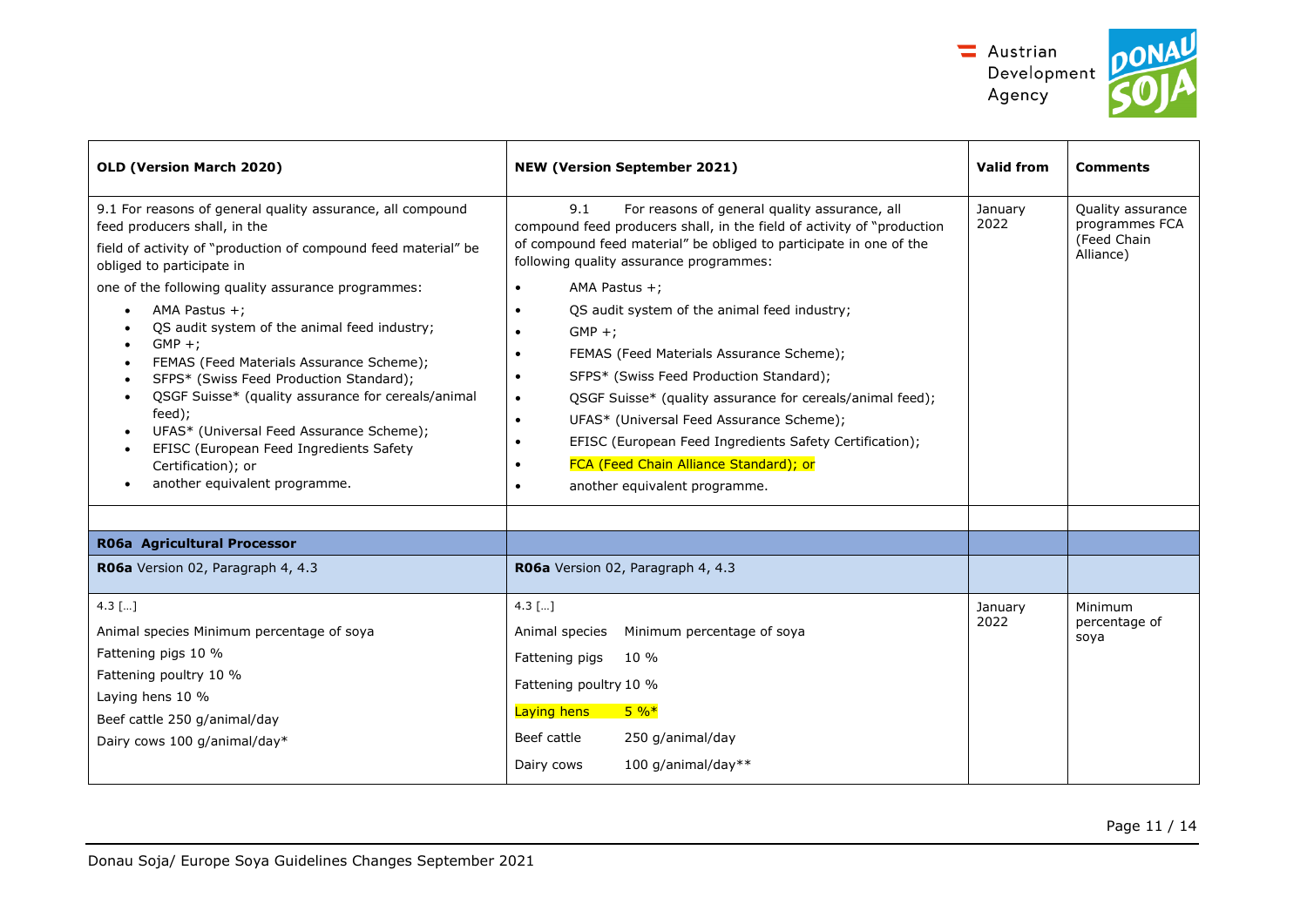

| OLD (Version March 2020)                                                                                                                                                                                                                                                                                                                                                                                                                                                                                                                                                                   | <b>NEW (Version September 2021)</b>                                                                                                                                                                                                                                                                                                                                                                                                                                                                                                                                               | Valid from      | <b>Comments</b>                              |
|--------------------------------------------------------------------------------------------------------------------------------------------------------------------------------------------------------------------------------------------------------------------------------------------------------------------------------------------------------------------------------------------------------------------------------------------------------------------------------------------------------------------------------------------------------------------------------------------|-----------------------------------------------------------------------------------------------------------------------------------------------------------------------------------------------------------------------------------------------------------------------------------------------------------------------------------------------------------------------------------------------------------------------------------------------------------------------------------------------------------------------------------------------------------------------------------|-----------------|----------------------------------------------|
| * applicable for self-marketers of milk and milk products                                                                                                                                                                                                                                                                                                                                                                                                                                                                                                                                  | * valid until the end of September 2022: It is allowed to fall below the<br>minimum percentage of 5% for a maximum of two weeks per laying<br>period.<br>** applicable for self-marketers of milk and milk products                                                                                                                                                                                                                                                                                                                                                               |                 |                                              |
|                                                                                                                                                                                                                                                                                                                                                                                                                                                                                                                                                                                            |                                                                                                                                                                                                                                                                                                                                                                                                                                                                                                                                                                                   |                 |                                              |
| <b>R08 Certification Body</b>                                                                                                                                                                                                                                                                                                                                                                                                                                                                                                                                                              |                                                                                                                                                                                                                                                                                                                                                                                                                                                                                                                                                                                   |                 |                                              |
| RO8 Version 06, Paragraph 3, 3.6                                                                                                                                                                                                                                                                                                                                                                                                                                                                                                                                                           | RO8 Version 06, Paragraph 3, 3.6                                                                                                                                                                                                                                                                                                                                                                                                                                                                                                                                                  |                 |                                              |
|                                                                                                                                                                                                                                                                                                                                                                                                                                                                                                                                                                                            | The inspectors shall take a sample of Donau Soja soya beans<br>3.6<br>or Donau Soja soya products and shall submit this sample to an<br>analysis as defined in the respective paragraph "Directly<br>Commissioned Inspections" in Requirements 01-06b.                                                                                                                                                                                                                                                                                                                            | January<br>2022 | Editorial change                             |
| R08 Version 06, Paragraph 11, 11.1                                                                                                                                                                                                                                                                                                                                                                                                                                                                                                                                                         | R08 Version 06, Paragraph 11, 11.1                                                                                                                                                                                                                                                                                                                                                                                                                                                                                                                                                |                 |                                              |
| 11.1 Minimum requirements for the information contained in a<br>Donau Soja certificate:<br>name and address of the company;<br>name, address and Donau Soja code of the<br>$\bullet$<br>certification body;<br>activity of the operation according to the definitions in<br>$\bullet$<br>the respective Donau Soja<br>Requirements (agricultural soya bean collector,<br>primary collector, soya trader,<br>primary processor, compound feed producer, etc.);<br>certified products;<br>reference to the Donau Soja Guidelines;<br>period of validity;<br>date of inspection.<br>$\bullet$ | 11.1<br>Minimum requirements for the information contained in a<br>Donau Soja certificate:<br>name and address of the company;<br>name, address and Donau Soja code of the certification body;<br>activity of the operation according to the definitions in the<br>$\bullet$<br>respective Donau Soja Requirements (agricultural soya bean<br>collector, primary collector, soya trader, primary processor,<br>compound feed producer, etc.);<br>certified products;<br>reference to the Donau Soja Guidelines;<br>period of validity;<br>date of inspection;<br>Donau Soja logo. | January<br>2022 | Information on<br>Donau Soja<br>certificates |
| <b>Requirements for Group Certifications</b>                                                                                                                                                                                                                                                                                                                                                                                                                                                                                                                                               |                                                                                                                                                                                                                                                                                                                                                                                                                                                                                                                                                                                   |                 |                                              |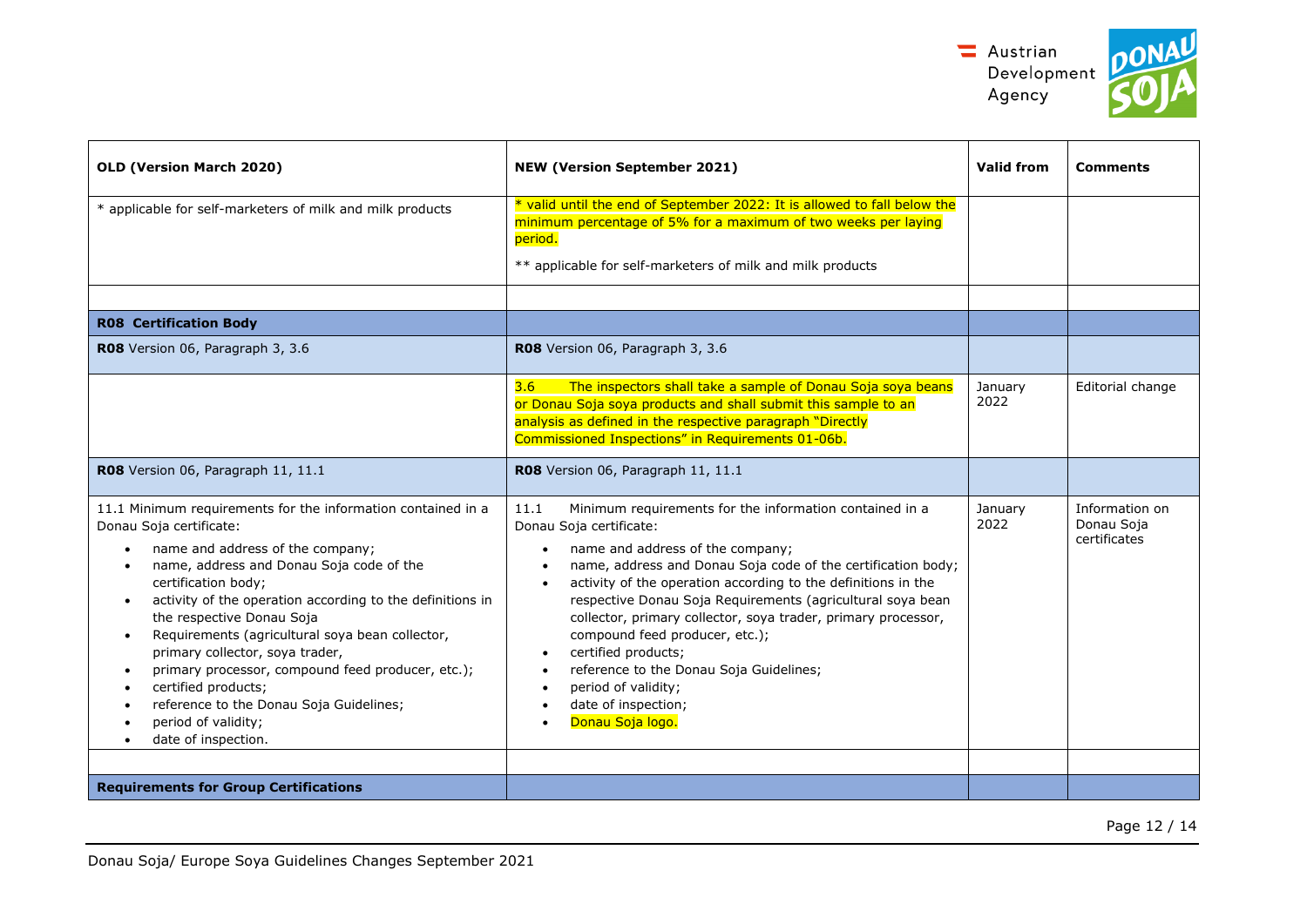

| OLD (Version March 2020)                                | <b>NEW (Version September 2021)</b>                                                                            | <b>Valid from</b> | <b>Comments</b>                                   |
|---------------------------------------------------------|----------------------------------------------------------------------------------------------------------------|-------------------|---------------------------------------------------|
| Requirements for Group Certifications Version 02        | Requirements for Group Certifications Version 03, Paragraph 3                                                  |                   |                                                   |
|                                                         | Group certification for soya bean farmers (producers) (as<br>3<br>defined in R 01 and R 02)<br>$\overline{[]}$ | January<br>2022   | New - Group<br>certification soya<br>bean farmers |
|                                                         | Risk assessment and external inspections<br>$\left[\ldots\right]$                                              |                   |                                                   |
|                                                         |                                                                                                                |                   |                                                   |
| <b>Catalogue of remedial measures</b>                   |                                                                                                                |                   |                                                   |
| Catalogue of remedial measures, Version 01, Paragraph 6 | Catalogue of remedial measures, Version 01, Paragraph 6, 6.4                                                   |                   |                                                   |
|                                                         | 6.4<br>In case of serious non-compliance issues the Donau Soja<br>catalogue of penalties shall be applied.     | January<br>2022   | Applicable<br>catalogue of<br>penalties           |
|                                                         |                                                                                                                |                   |                                                   |
| <b>Annexes</b>                                          |                                                                                                                |                   |                                                   |
|                                                         | <b>Annex 03 Glossary</b>                                                                                       |                   |                                                   |
|                                                         | $\left[\ldots\right]$                                                                                          | January<br>2022   | New Annex -<br>Glossary                           |
|                                                         | <b>Annex 04: Risk-Based Donau Soja Inspection System</b>                                                       |                   |                                                   |
|                                                         | $\overline{[]}$                                                                                                | January<br>2022   | New Annex -<br>Risk-based<br>Inspection<br>System |

**Additional changes in the Europe Soya Guidelines**